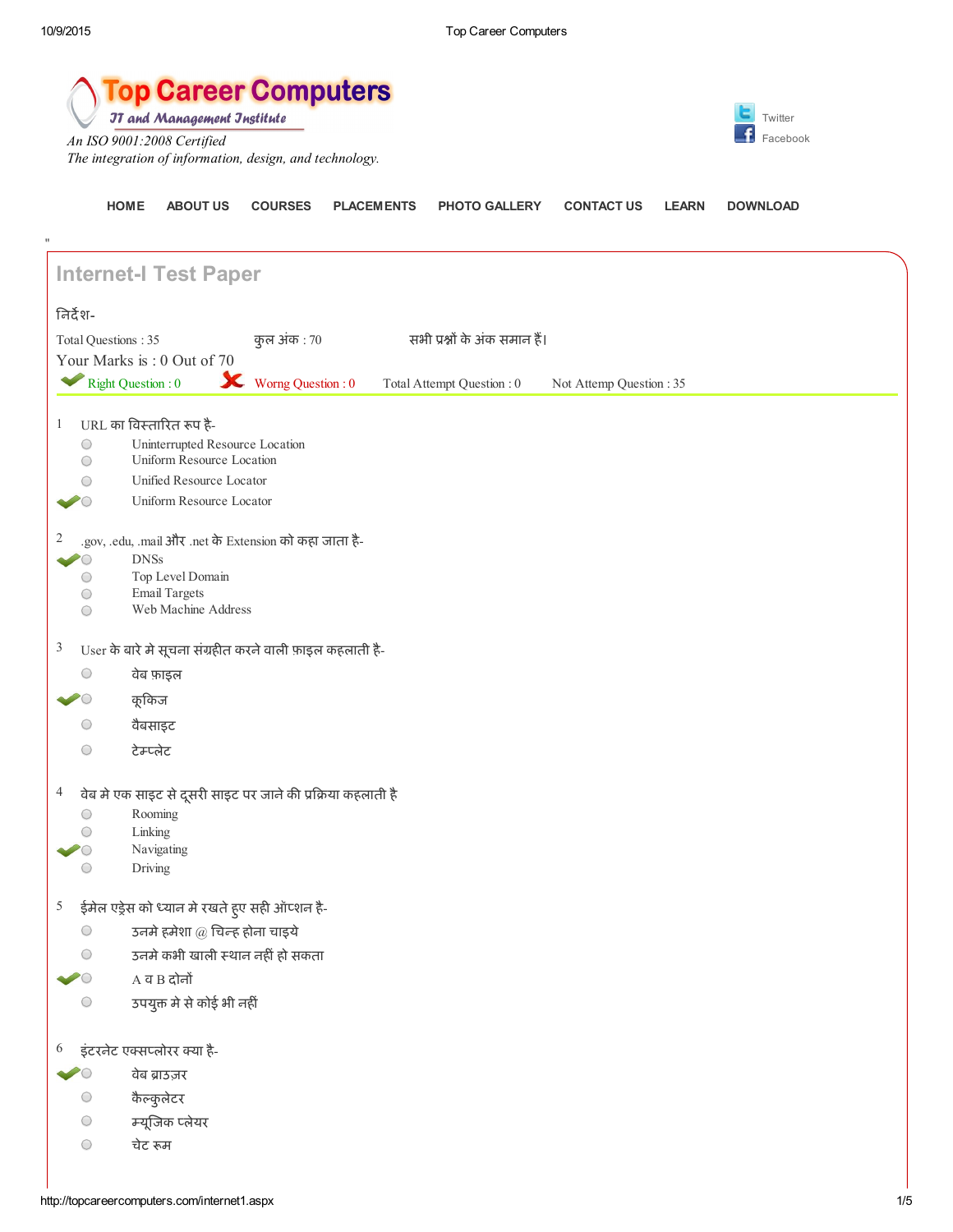- $7$  TCP/IP का विस्तारित रूप है-
	- Transmission control Protocol/Internet Protocol  $\bullet$
	- Transfer control Protocol/Internet Protocol  $\bigcirc$
	- $\bigcirc$ Transmission communication Protocol/Internet Permission
	- $\bigcirc$ Transfer control/Internet Permission

 $8$  Tim Berners Lee ने निम्न मे से कौनसी अभिधारणा प्रस्तुत की थी?

- WWW  $\sim$  0
	- HTML  $\bigcirc$
	- $\bigcirc$ Sematic Web
	- All of the above  $\bigcirc$

### $9.$  HTML का विस्तारित रूप है-

- Hypertext Markup Language  $\bullet$ 
	- $\bigcirc$ Hypertext Management Language
	- Hyper Transaction Markup Language  $\bigcirc$
	- $\bigcirc$ Hyper Transaction Markup Language

# $10$  E-mail का पूरा नाम है-

- Exchange Mail  $\bigcirc$
- Electronic Mail  $\sim$  0
	- Electric mail  $\bigcirc$
	- Edgy mail  $\bigcirc$

## 11 Internet connection के लिए अवश्यक है-

- $\bigcirc$ Modem
- Telephone line/ISP  $\bigcirc$
- Computer  $\bigcirc$
- उपयुक्त सभी  $\sim$  0

# $12$  Website लिखने का सही तरीका है-

- www//yahoo//com  $\bigcirc$
- www.yahoo//com  $\bigcirc$
- $\bullet$ www.yahoo.com
	- www....yahoo...com  $\bigcirc$

### $13$  विश्व का सबसे बड़ा नेटवर्क है-

- इंटरनटे  $\geq$
- $\bigcirc$ लेन
- $\bigcirc$ इंट्रानेट
- $\bigcirc$ इनमे से कोई नहीं

# $14$  ई मेल मैसेज मे BCC का क्या

- $\bullet$ बलाइण्ड कार्बन कॉपी
	- $\bigcirc$ ब्लेक कार्बन कॉपी
	- $\bigcirc$ बेकअप कार्बन कॉपी
	- $\bigcirc$ इनमे से कोई नहीं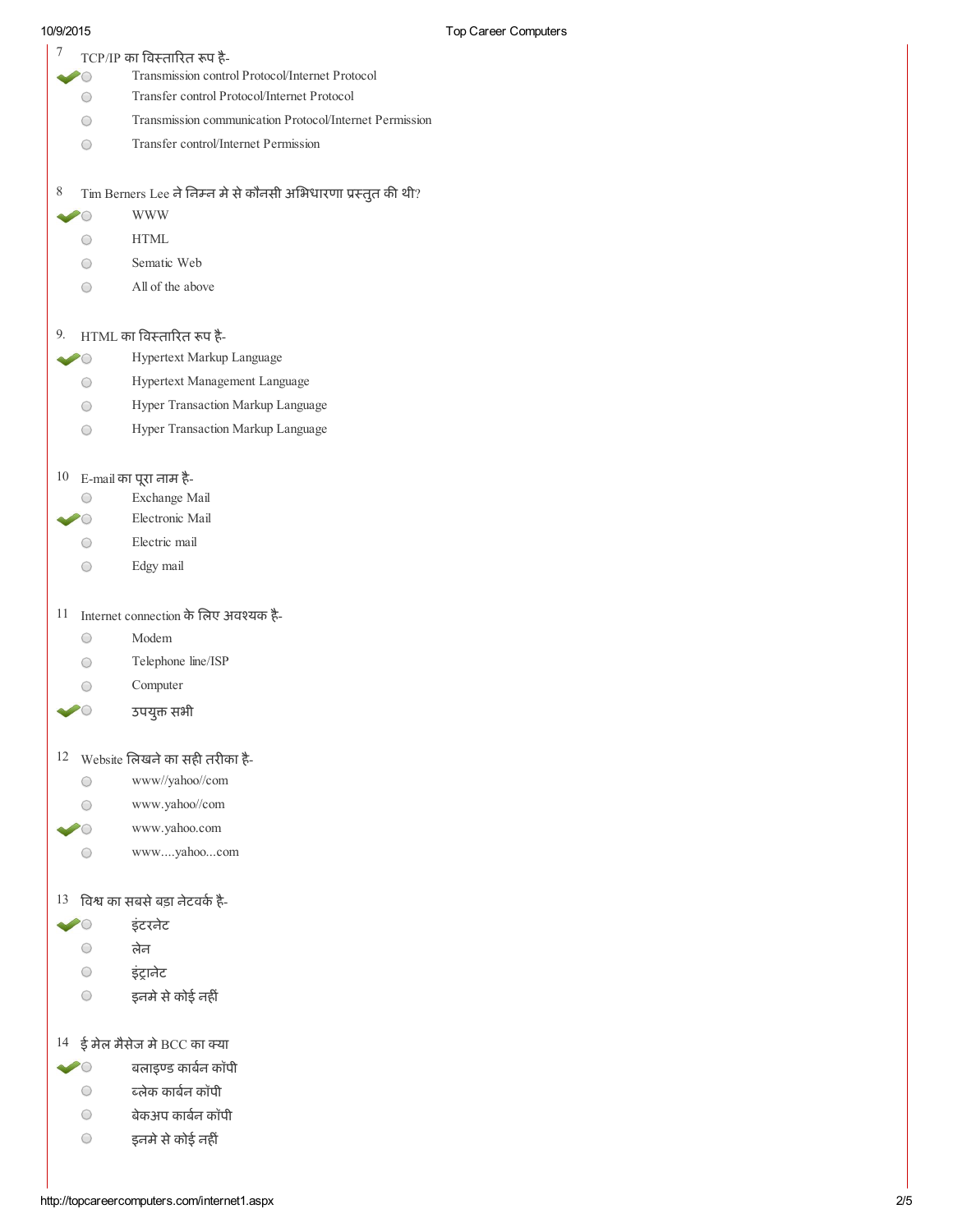### 10/9/2015 Top Career Computers

| 15         | एक कम्युनिकेशन नेटवर्क जिसका प्रयोग बड़े सस्थान, क्षैत्रिय, राष्ट्रीय अथवा विश्वस्तरीय क्षैत्र को जोड़ने के लिये करते है- |  |  |  |
|------------|---------------------------------------------------------------------------------------------------------------------------|--|--|--|
| O          | <b>LAN</b>                                                                                                                |  |  |  |
|            | <b>WAN</b>                                                                                                                |  |  |  |
| O          | <b>MAN</b>                                                                                                                |  |  |  |
| O          | इनमे से कोई नहीं                                                                                                          |  |  |  |
|            | $16$ फ़ाइल ट्रान्सफर के लिए किस प्रोटोकाल का उपयोग किया जाता है-                                                          |  |  |  |
| O          | Pop                                                                                                                       |  |  |  |
| O          | <b>SMTP</b>                                                                                                               |  |  |  |
|            | <b>FTP</b>                                                                                                                |  |  |  |
| O          | $\ensuremath{\mathsf{MNP}}$                                                                                               |  |  |  |
|            |                                                                                                                           |  |  |  |
|            | 17 WWW का पूरा नाम क्या है?                                                                                               |  |  |  |
| $\sim$ 0   | वर्ड वाइड वेब                                                                                                             |  |  |  |
|            | <b>ि वर्ड विर्थ वाइस</b>                                                                                                  |  |  |  |
|            | वर्ड वाइस वेब<br>$\bigcirc$                                                                                               |  |  |  |
| $\bigcirc$ | इनमे से कोई नहीं                                                                                                          |  |  |  |
|            | $18$ ई-कॉमर्स मे 'ई' का अर्थ है?                                                                                          |  |  |  |
| $\bigcirc$ | इलास्टिक                                                                                                                  |  |  |  |
| O          | इलेक्टिसीटी                                                                                                               |  |  |  |
| $\bullet$  | इलेक्ट्रोनिक                                                                                                              |  |  |  |
|            | इनमे से कोई नहीं<br>O                                                                                                     |  |  |  |
|            | 19 ISP का पूरा नाम क्या है?                                                                                               |  |  |  |
| 0          | <b>International Service Provider</b>                                                                                     |  |  |  |
|            | Internet service Provider                                                                                                 |  |  |  |
| O          | International service Provider                                                                                            |  |  |  |
| O          | Internet server Provider                                                                                                  |  |  |  |
|            | $20$ डॉट कॉम (.com) का अर्थ क्या है?                                                                                      |  |  |  |
|            | Commercial                                                                                                                |  |  |  |
| O          | Computer                                                                                                                  |  |  |  |
| ○          | Calculator                                                                                                                |  |  |  |
| O          | Common                                                                                                                    |  |  |  |
|            | $21$ Wi-Fi का मतलब क्या है?                                                                                               |  |  |  |
|            | Wireless Fidelity                                                                                                         |  |  |  |
| O          | Wireless Facility                                                                                                         |  |  |  |
| $\bigcirc$ | Wireless Finance                                                                                                          |  |  |  |
| О          | Wireless Fixed                                                                                                            |  |  |  |
| 22         | एक सर्च इंजन है                                                                                                           |  |  |  |
|            | Google                                                                                                                    |  |  |  |
|            | Netscape                                                                                                                  |  |  |  |
| O          | $\operatorname{MTNL}$                                                                                                     |  |  |  |
| O          |                                                                                                                           |  |  |  |
| O          | Macromedia Flash                                                                                                          |  |  |  |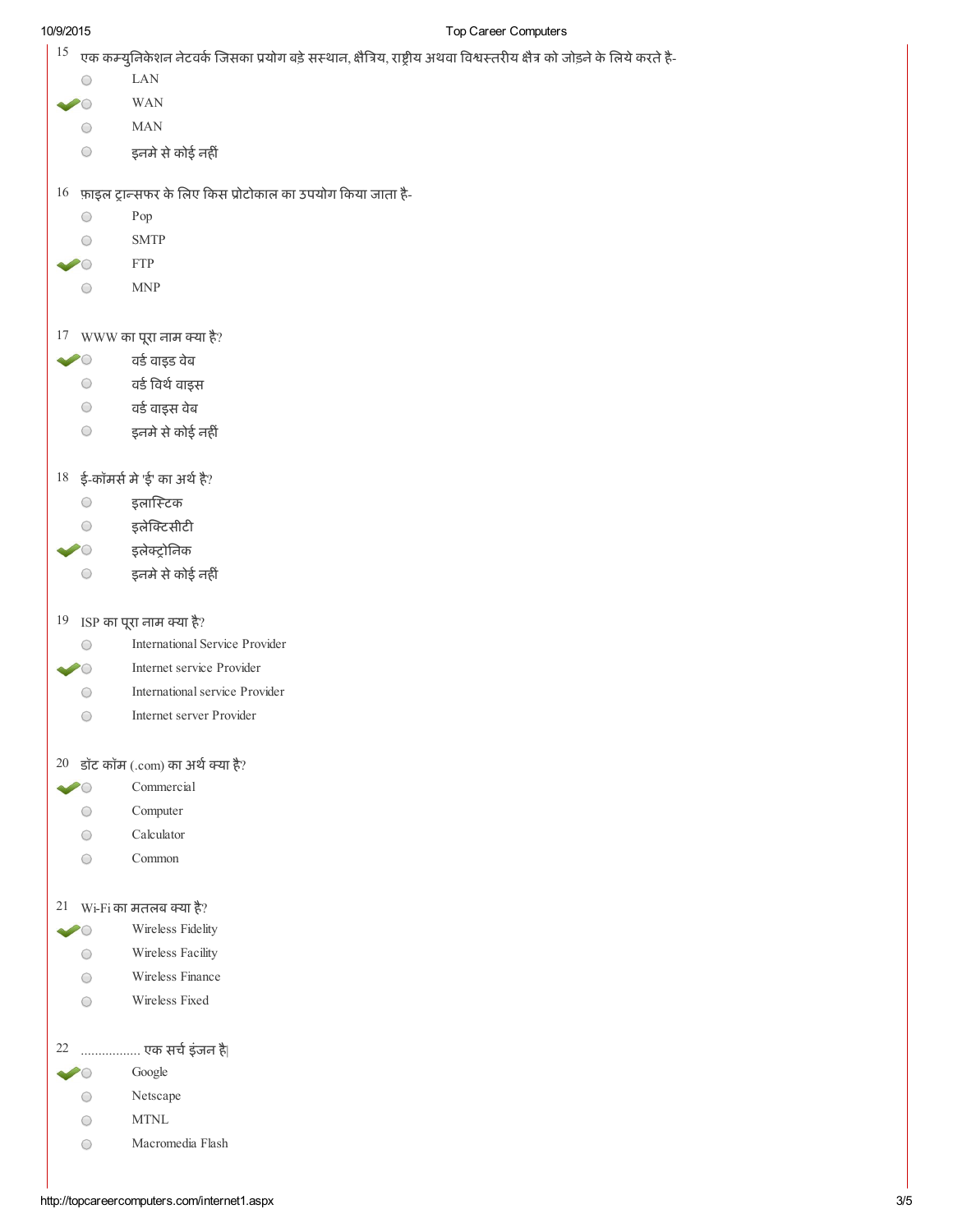| 23<br>$\bigcirc$<br>$\bigcirc$ | एक वेब ब्राउज़र है <br>Google<br>Work Station                                                 |  |  |  |
|--------------------------------|-----------------------------------------------------------------------------------------------|--|--|--|
|                                | Yahoo                                                                                         |  |  |  |
|                                | Internet explorer                                                                             |  |  |  |
| 24 GIS का मतलब है-<br>O        | General Information System                                                                    |  |  |  |
|                                | Geographical Information System                                                               |  |  |  |
| O                              | General Intergral System                                                                      |  |  |  |
| $\bigcirc$                     | Geometrical Information System                                                                |  |  |  |
| $25$ प्रोटोकॉल है-             |                                                                                               |  |  |  |
|                                | भाषाओं का समूह                                                                                |  |  |  |
|                                | े नियमो का समूह                                                                               |  |  |  |
|                                | ○ इंटरनेट                                                                                     |  |  |  |
| $\bigcirc$                     | नेटवर्क यंत्र                                                                                 |  |  |  |
|                                | $26$ WWW पर कम्प्युटर किस प्रोटोकॉल की सहयता से आपस मे communicate कर पाते है?<br><b>HSTP</b> |  |  |  |
|                                | <b>HTTP</b>                                                                                   |  |  |  |
| O                              | <b>HMTP</b>                                                                                   |  |  |  |
| O                              | IP                                                                                            |  |  |  |
| 0                              | $27$ कई कम्प्युटर सिस्टम को जोड़ने के लिये ऑपरेटिंग सिस्टम का उपयोग होता है <br>इंटरनेट       |  |  |  |
|                                | स्टैंड अलोन                                                                                   |  |  |  |
|                                | नेटवर्क                                                                                       |  |  |  |
| $\bigcirc$                     | एबेडिड                                                                                        |  |  |  |
|                                | $28$ कई लोगों द्वारा व्यक्तिगत साइट तैयार की जाती है जिसे  कहते है                            |  |  |  |
|                                | ब्लोग्स                                                                                       |  |  |  |
| O                              | होम पेज                                                                                       |  |  |  |
| $\bigcirc$                     | फ्लोग                                                                                         |  |  |  |
| $\bigcirc$                     | बङ्स                                                                                          |  |  |  |
|                                | 29 मॉड़म शब्द किन शब्दो से बना है?                                                            |  |  |  |
| $\bigcirc$                     | Modulation                                                                                    |  |  |  |
|                                | Demudulation                                                                                  |  |  |  |
|                                | A and B                                                                                       |  |  |  |
| $\bigcirc$                     | इनमे से कोई नहीं                                                                              |  |  |  |
|                                | $30$ डोमैन टाइप (.gov) से क्या आशय है?                                                        |  |  |  |
|                                | गोर्वमेंट                                                                                     |  |  |  |
| $\bigcirc$                     | गवर्नर                                                                                        |  |  |  |
| $\circ$                        | ग्रेट ब्रिटन                                                                                  |  |  |  |
| $\bigcirc$                     | कोई नहीं                                                                                      |  |  |  |
|                                |                                                                                               |  |  |  |